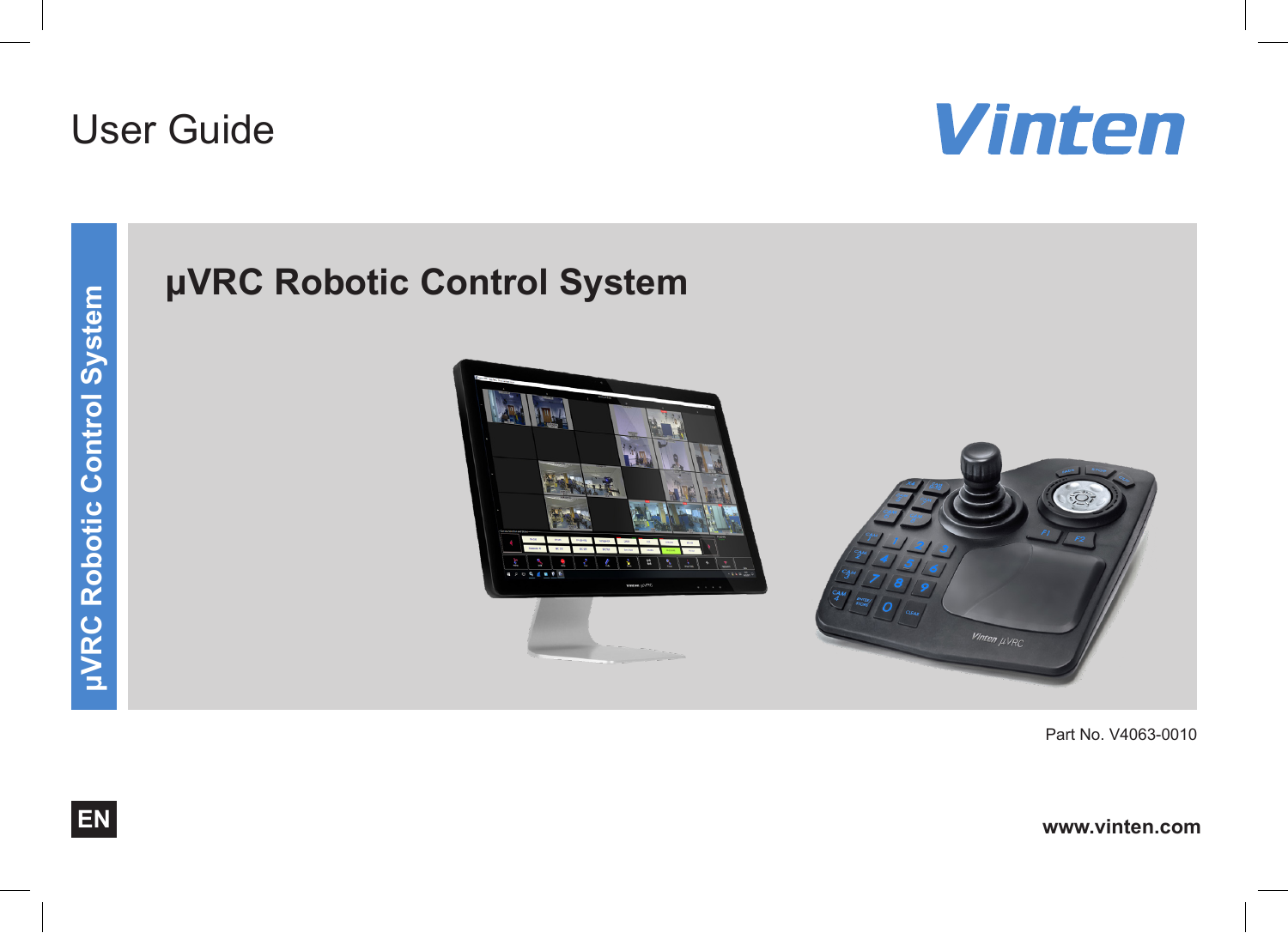**Copyright © 2018** All rights reserved. Original Instructions: English

All rights reserved throughout the world. No part of this publication may be stored in a retrieval system, transmitted, copied or reproduced in any way, including, but not limited to, photocopy, photograph, magnetic or other record without the prior agreement and permission in writing of the Vitec Group Plc.

#### **Disclaimer**

The information contained in this publication is believed to be correct at the time of printing. Vitec Production Solutions Ltd reserves the right to make changes to the information or specifications without obligation to notify any person of such revision or changes. Changes will be incorporated in new versions of the publication.

We are making every effort to ensure that our publications are updated on a regular basis to reflect changes to product specifications and features. Should this publication not contain information on the core functionality of your product, please let us know. You may be able to access the latest revision of this publication from our website.

Vitec Production Solutions Ltd reserves the right to make changes to product design and functionality without notification.

#### **Trademarks**

All product trademarks and registered trademarks are the property of The Vitec Group Plc. All other trademarks and registered trademarks are the property of their respective companies.

#### **Published by:**

Vitec Production Solutions Ltd Supports Technical Publications Department Email: technical.publications@vitecgroup.com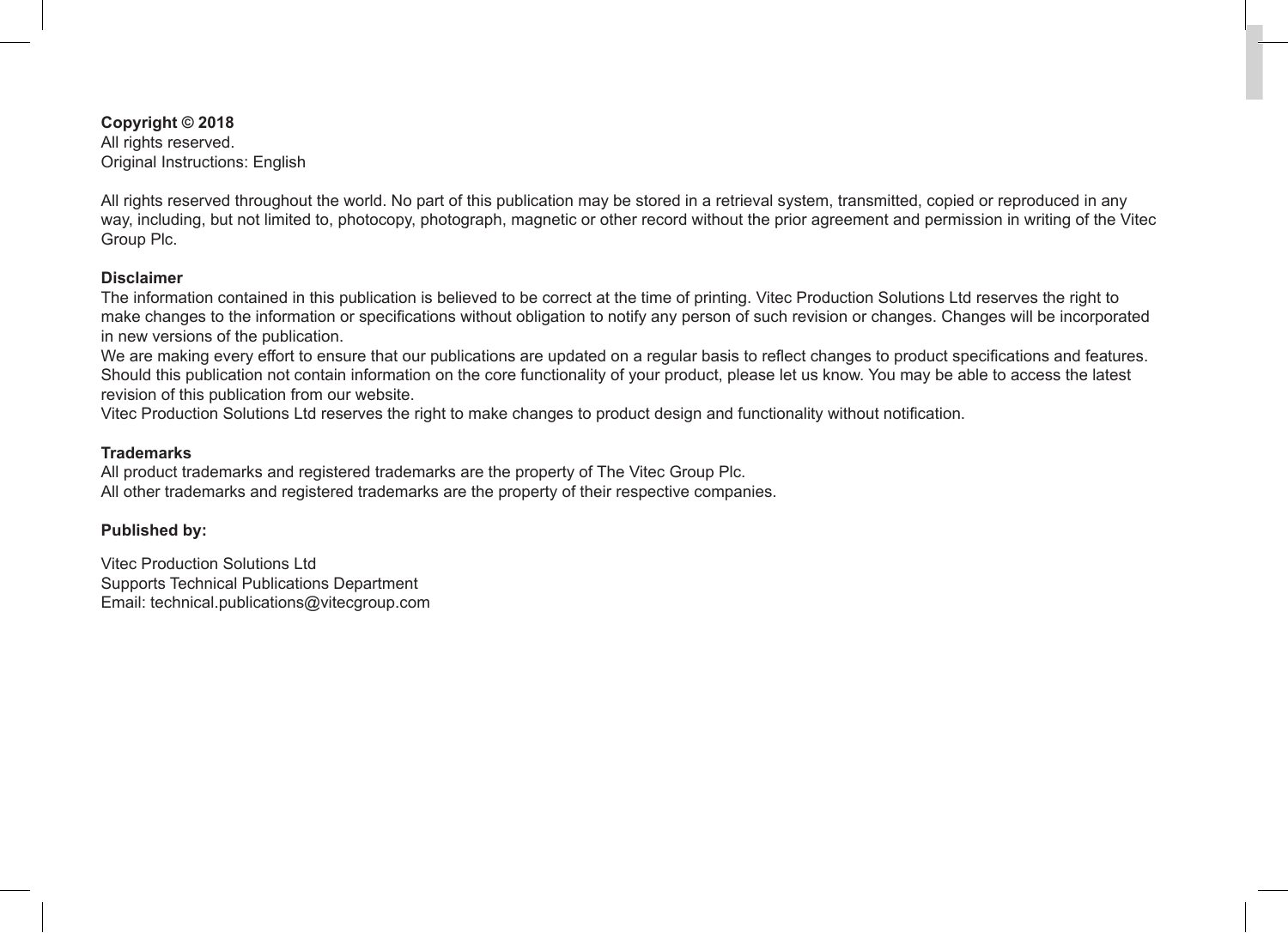## **Contents**

| µVRC Computer Components and Connections . 5     |
|--------------------------------------------------|
| <b>Joystick Panel Controls and Connections 6</b> |
| System and Power Connections 7                   |
|                                                  |
| Starting and Using the µVRC  8                   |
|                                                  |
| Launching the VRC System Application 8           |
|                                                  |
| Using the Joystick Panel  8                      |
| Joystick Panel Keys 8                            |
| Using the µVRC 9                                 |
| Joystick Camera Controls 10                      |
|                                                  |
| Technical Specifications  12                     |
|                                                  |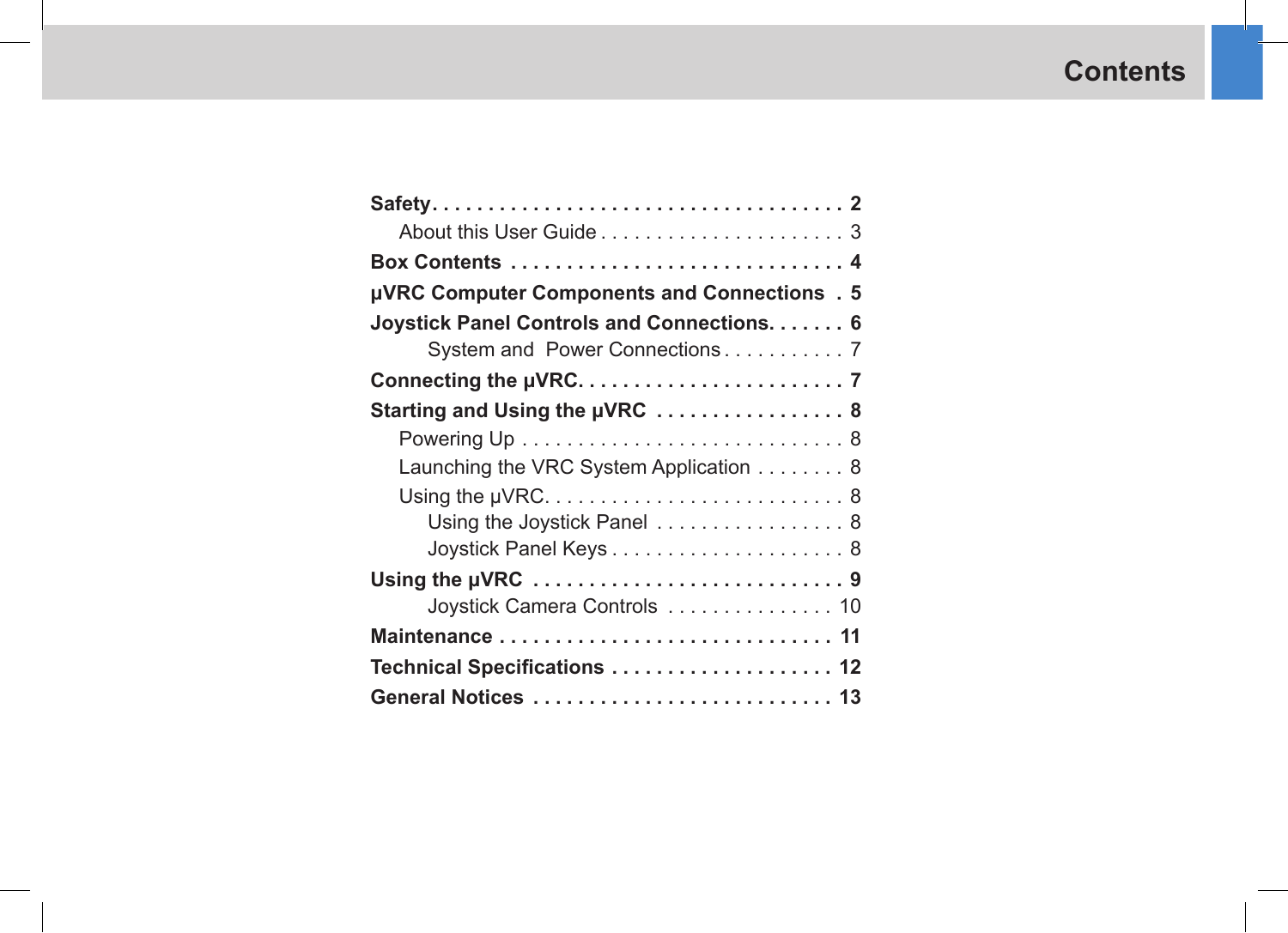### <span id="page-3-0"></span>**Safety**

### **Important Safety Information**

**Important information on the safe installation and operation of this product. Read this information before operating the product. For your personal safety, read these instructions. Do not operate the product if you do not understand how to use it safely. Save these instructions for future reference.**

### **Warning Symbols Used in these Instructions**

Safety cautions are included in these instructions. These safety instructions must be followed to avoid possible personal injury and avoid possible damage to the product.



#### **WARNING!**

Where there is a risk of personal injury or injury to others, comments appear supported by the warning triangle symbol.

Where there is a risk of damage to the product, associated equipment, process or surroundings, comments appear supported by the word '**CAUTION**'.



#### **ELECTRIC SHOCK**

Where there is a risk of electric shock, comments appear supported by the hazardous voltage warning triangle.

#### **Intended Use**

The μVRC robotic control system is designed to control compatible robotic camera equipment and accessories. Camera operators can remotely control movements of axes and other functions.

The μVRC is designed for use in TV studios and other applications including houses of worship, conference facilities and auditoriums.

### **Electrical Connection**



**WARNING! Risk of electric shock.** Always disconnect and isolate the product from the power supply before attempting any servicing or removing the covers. Always check cables for signs of damage. Damaged cables can cause personal injury and/or damage the equipment. It is the responsibility of the local organisation to ensure that the product is periodically checked for electrical safety in accordance with local regulations.



**CAUTION!** This product must be connected to a power supply of the same voltage (V) and current (A) as indicated on the product. Refer to the technical specifications for the product. Using alternative power sources will invalidate the system EMC liability. All connections to other devices must be made using shielded cables.

### **Operating Environment**



**WARNING!** Slots and openings are intended for ventilation purposes to ensure reliable operation of the product and protect it from overheating. Do not block or cover any slots and openings. Protect the product from water, moisture and dust. The presence of electricity near water can be dangerous.

#### **Mounting and Installation**



**WARNING!** Always ensure that all power and auxiliary communications cables are routed so that they do not present any danger to personnel. Take care when routing cables in areas where robotic equipment is in use.

#### **Cleaning**



**WARNING! Risk of electric shock.** Always disconnect and isolate the product from the power supply before cleaning. Do not use solvent or oil-based cleaners, abrasives or wire brushes. Clean with a dry lint free cloth.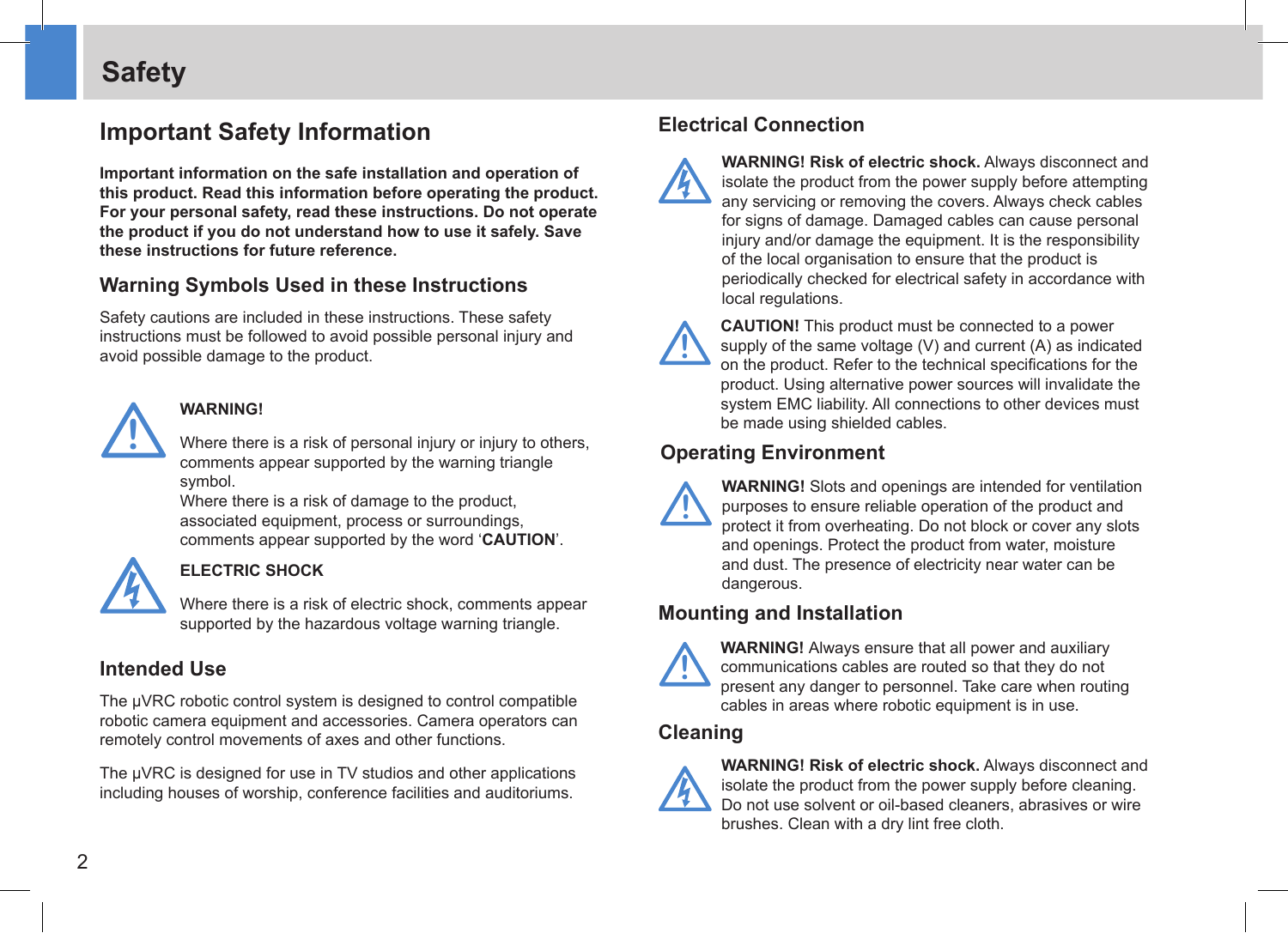#### <span id="page-4-0"></span>**Maintenance**

**!**

**WARNING!** The fitting of non-approved parts or accessories, or the carrying out of non-approved alterations or servicing can be dangerous and could affect the safety of the product. It may also invalidate the terms and conditions of the product warranty.

#### **Safety when Working with Robotic Equipment**

In normal operation remote-controlled equipment can move suddenly and without warning. Since audible warnings are not suitable for use within the studio environment, it is recommended that only trained personnel be allowed to work in the active areas where remote controlled robotic equipment is located.

The safe operating zone is a minimum of 1 m (3 ft).

### **Safety Notes for Operators**

Operators must familiarise themselves with the working footprint of the robotic equipment, including all installed payload items (lens, zoom and focus controls, viewfinder, prompter, etc.) to prevent inadvertent collisions or injury to personnel.

If personnel are too close to robotic equipment that is about to move, the operator should prevent the motion from starting or stop the motion if it has started.

We strongly recommend that the operator verifies visually that the active area is clear of hazards and personnel, both before and during remote operation.

### **About this User Guide**

This user guide covers the installation and basic operation of the hardware components of the μVRC robotic control system.

For information on the configuration and operation of the VRC software, refer to the **VRC System User Guide, part no. V4063- 4980**.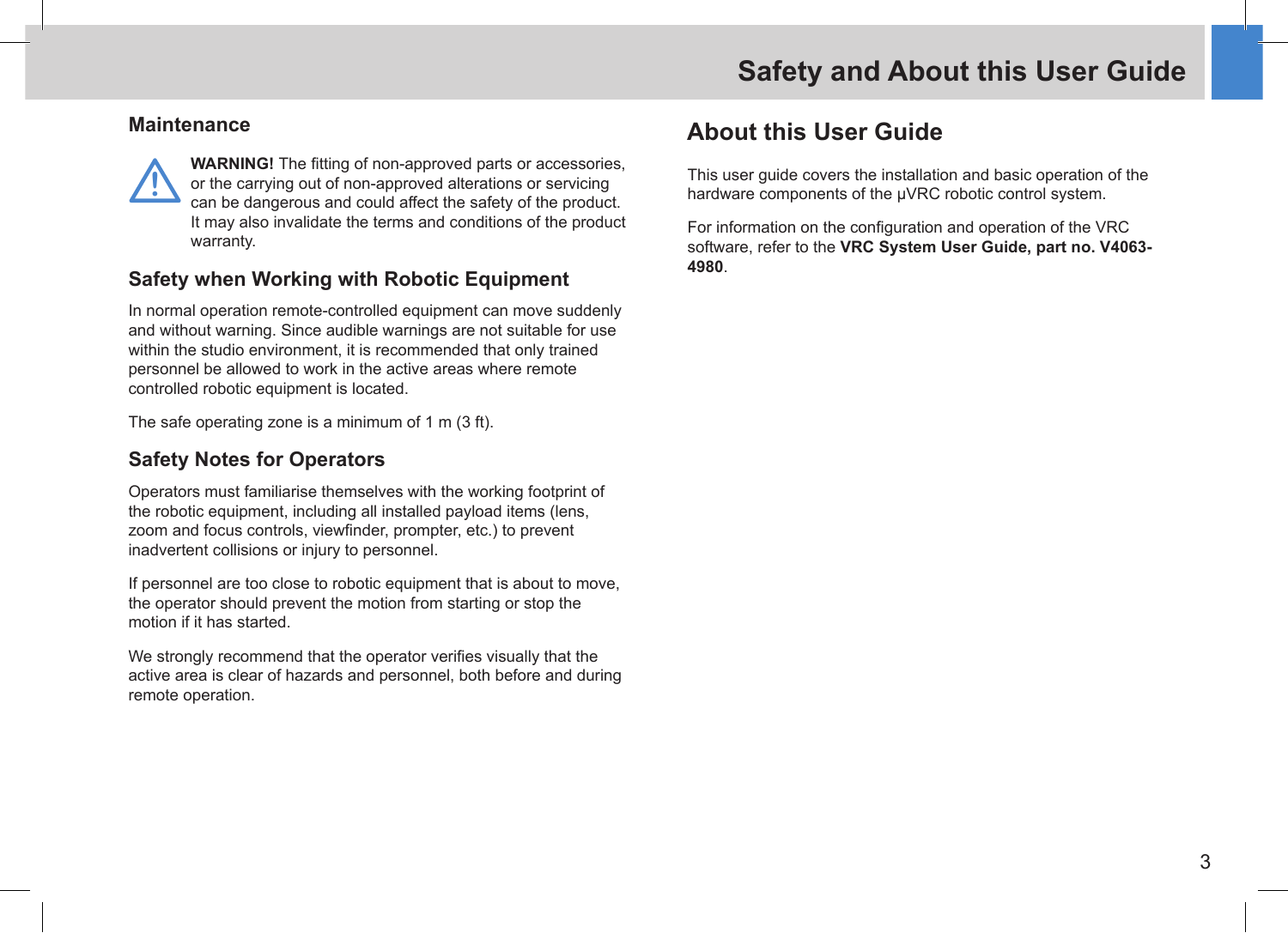<span id="page-5-0"></span>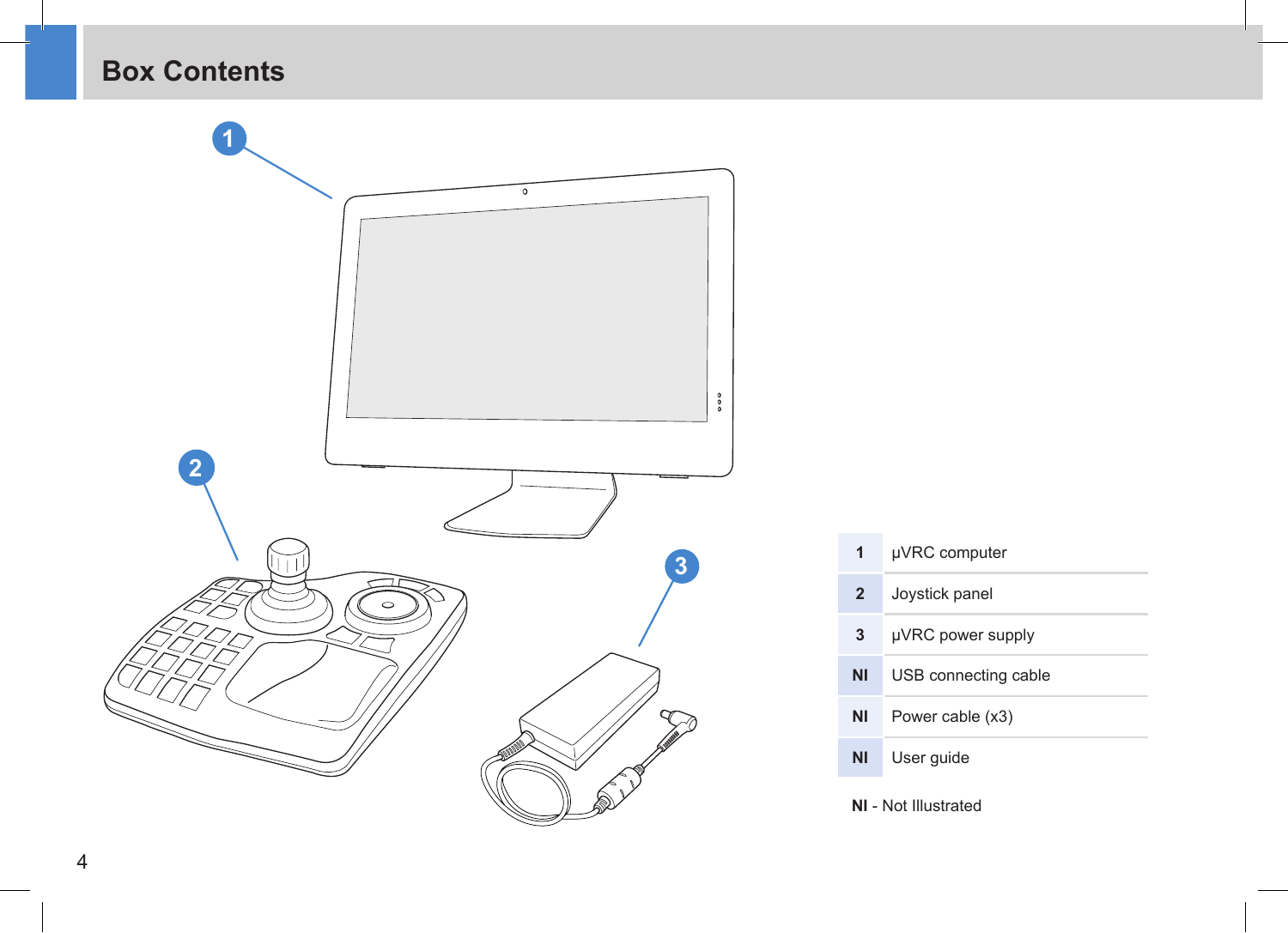### <span id="page-6-1"></span>**μVRC Computer Components and Connections**

<span id="page-6-0"></span>

\* For more information on the VESA mount, see **[Technical Specifications](#page-13-1)** on page 12.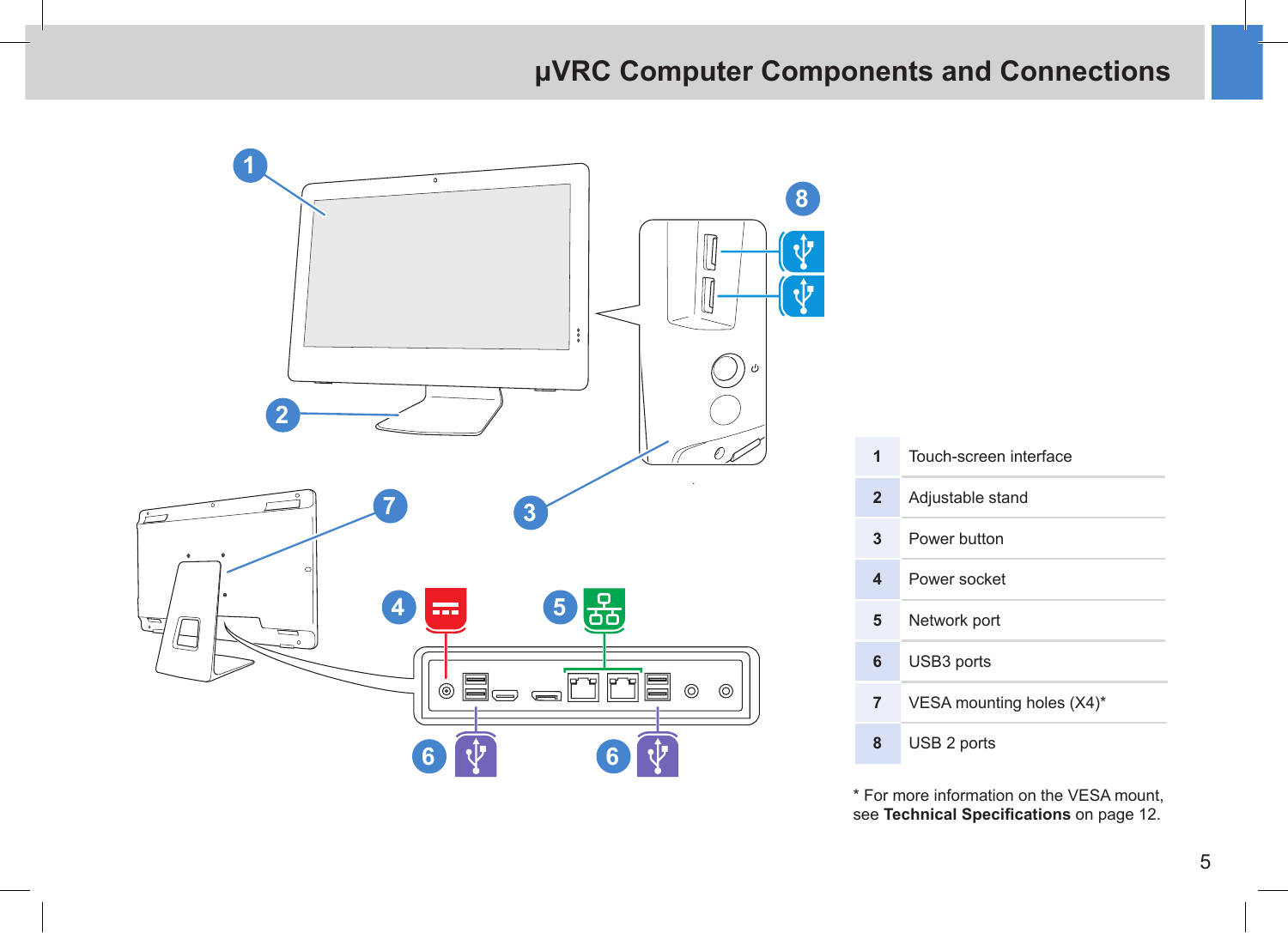## <span id="page-7-0"></span>**Joystick Panel Controls and Connections**





| 1            | Main joystick control |
|--------------|-----------------------|
| $\mathbf{2}$ | Shot control keys     |
| 3            | Focus controls        |
| 4            | Shift function keys   |
| 5            | Hand rest pad         |
| 6            | Camera selection keys |
|              | USB port              |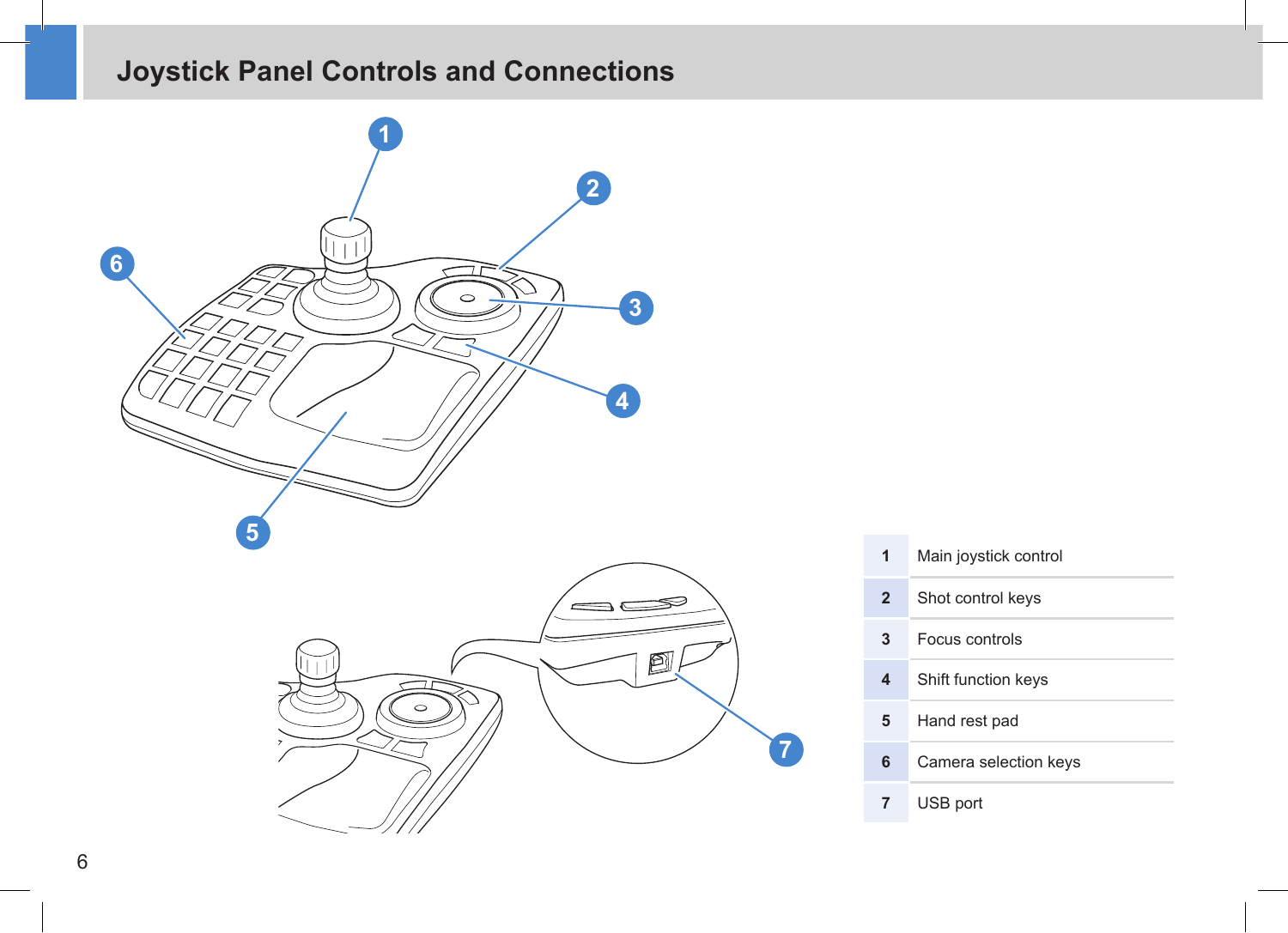### **Connecting the μVRC**

### <span id="page-8-0"></span>**System and Power Connections**

The μVRC system is easily connected together. Robotic cameras are connected using standard Ethernet connections. Use a powered Ethernet switch to expand the number of connections available to suit your system requirements. The control panel is connected and powered with the supplied USB lead.

The μVRC computer connections are located on the rear of the product. See the section **[μVRC](#page-6-1)  [Computer Components and Connections](#page-6-1)** on [page 5](#page-6-1)

For more information on connecting up robotic cameras and components, refer to the documentation supplied with the products.



\* To connect PTZ heads, an additional license is required. For more information refer to the **VRC System User Guide, part no. V4063-4980.**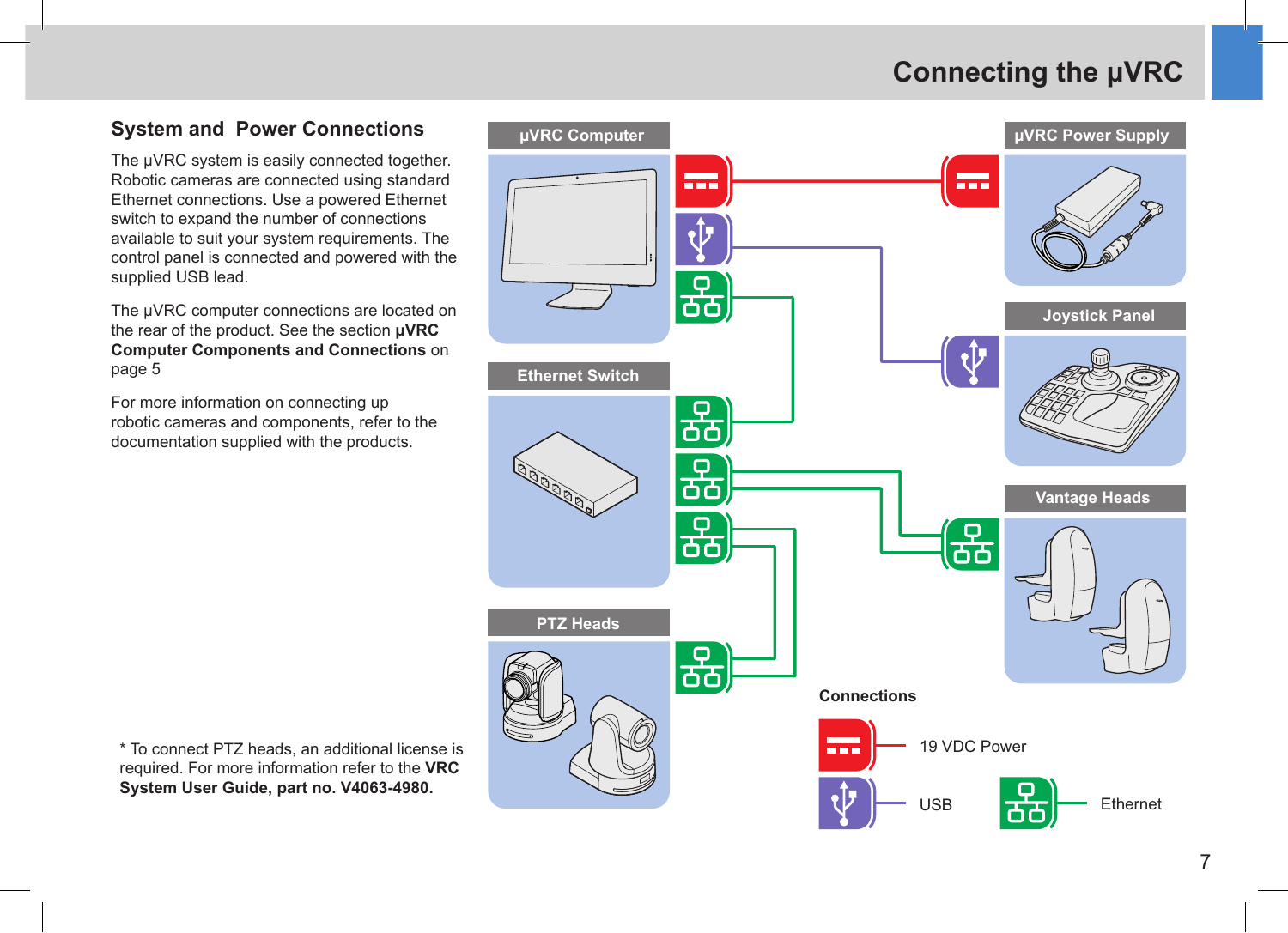### <span id="page-9-0"></span>**Starting and Using the μVRC**

### **Powering Up**

When all connections in the μVRC system have been made, the μVRC computer can be powered up.

To power up, depress the power button recessed on the rear edge of the case.



### **Launching the VRC System Application**

When the μVRC computer has booted up, the VRC system application must be installed, configured and launched before robotic cameras can be controlled.



For more information on the VRC system application, refer to the **VRC System User Guide, part no. V4063-4980.**

### **Using the μVRC**

The μVRC user interface consists of a joystick panel and a PC workstation with integral touch-screen display, through which all functions and operations can be utilised.

### **Using the Joystick Panel**

The joystick panel enables you to select and control connected robotic cameras. Additional keys are available to select cameras and other useful functions.

### **Joystick Panel Keys**

The joystick panel has a selection of useful short cut keys which duplicate features and functions available on the touch-screen display. The keys provide quick access to functions when the operator is using the joystick to control cameras.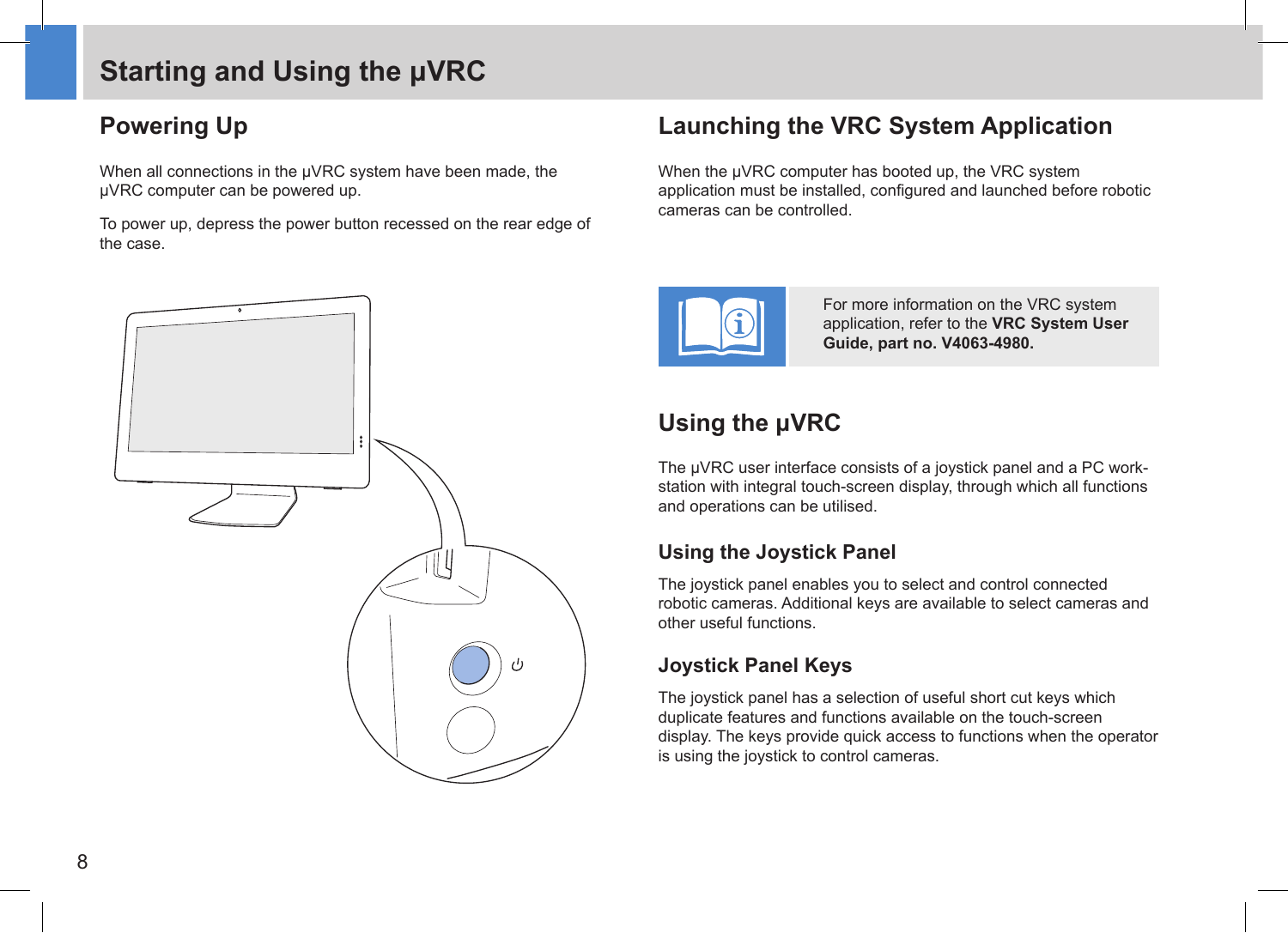### **Using the μVRC**

<span id="page-10-0"></span>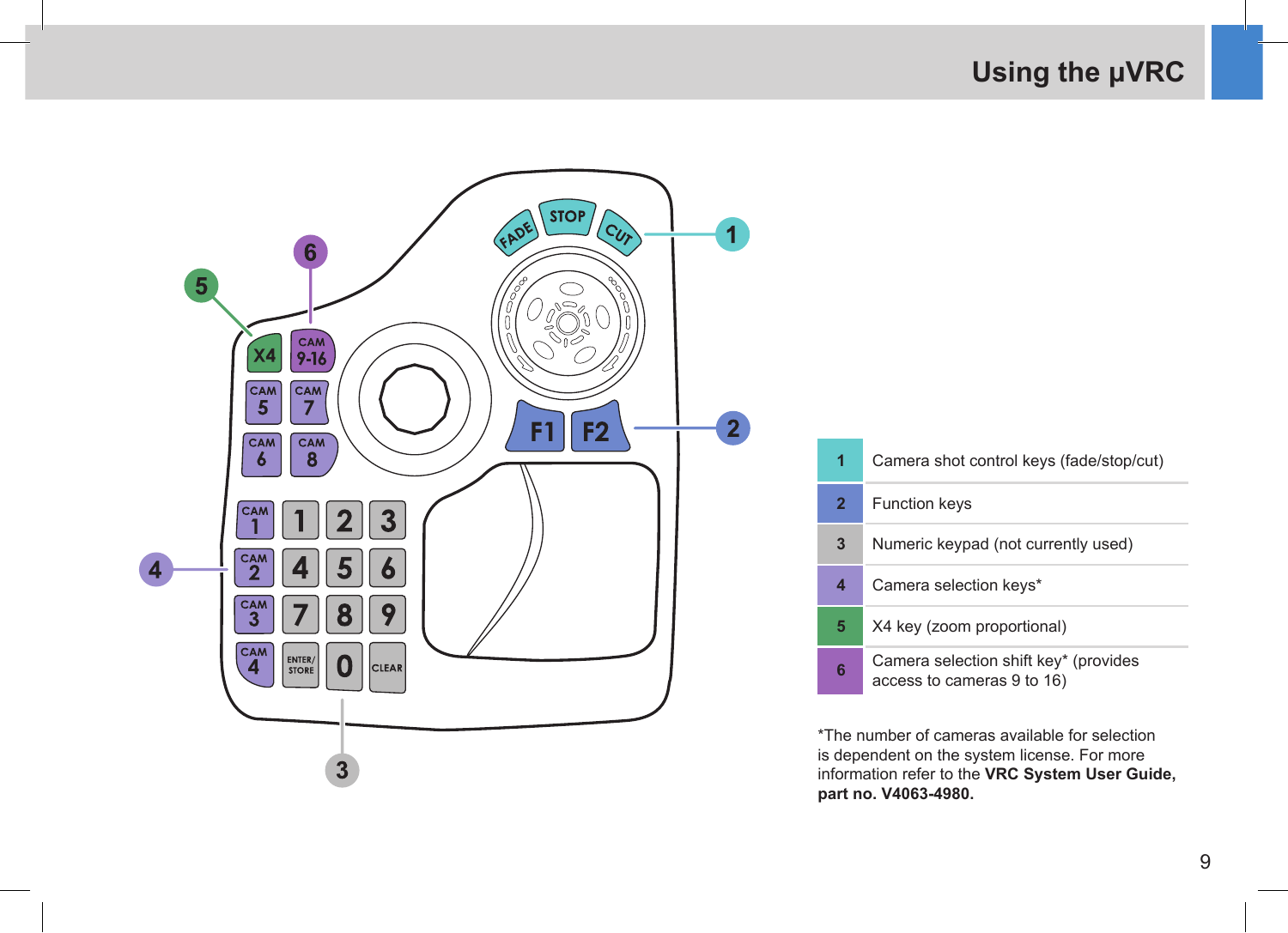### <span id="page-11-0"></span>**Using the μVRC**

### **Joystick Camera Controls**

The joystick panel provides the best way to smoothly control camera movement and adjustments.

Control functions can be reversed in the VRC application configuration to suit a users preferences.



| Tilt axis control |  |
|-------------------|--|
| Zoom control      |  |

Pan axis control

Course focus control

Fine focus control

Height control (optional)\*

\*An optional height drive is controlled by pressing and holding down the F1 key and twisting the joystick knob (normally zoom control).

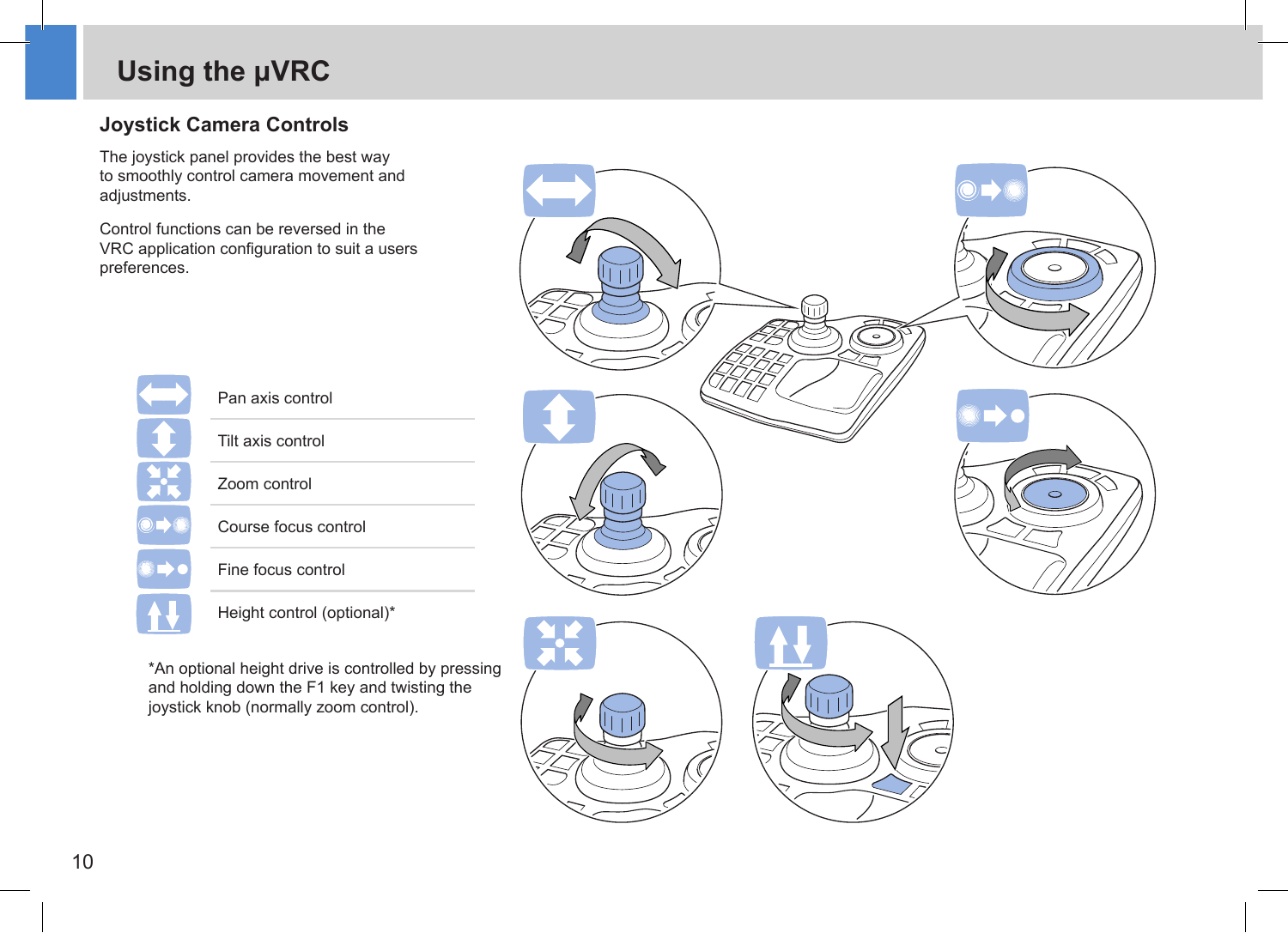### **Maintenance**

<span id="page-12-0"></span>The μVRC computer and panel require minimal routine maintenance, apart from regular cleaning and routine checks.

### **Routine checks**

During use, check the following daily:

- Check cables for signs of wear or damage. Replace as necessary.
- Check that all cables are connected properly.

### **Cleaning**



**WARNING! Risk of electric shock.** Disconnect and isolate the product from the power supply before cleaning.

During normal use the only cleaning required should be a regular wipe over with a dry, lint-free cloth. Dirt accumulated during storage or periods of disuse may be removed with a vacuum cleaner. Particular attention should be paid to all connection ports on the μVRC computer.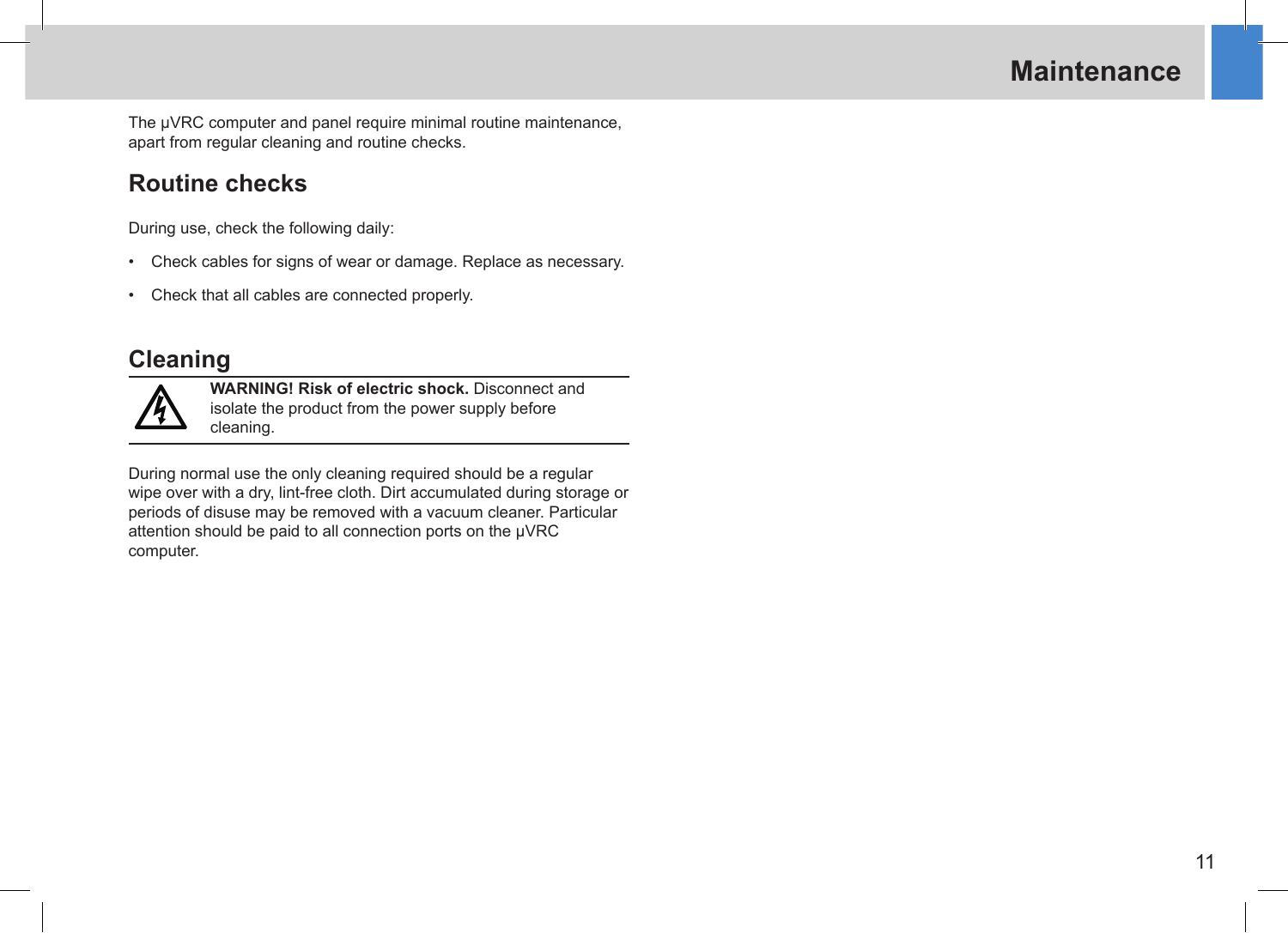### <span id="page-13-1"></span><span id="page-13-0"></span>**Technical Specifications**

### **μVRC PC Controller**

### **Physical Data**



**Height**



**Length**

**Width**



**539 mm (21.2 in.)**



**83 mm (3.3 in.)**

### **Touch-screen Display Panel**



- **Specification**
- **21.5inch TFT-LCD, LED Backlight, 16:9, 1920 x 1080 (FHD)**



#### **Illumination**

**250nits, Viewing Angle: 170° (Horizontal), 160° (Vertical)**

### **Electrical Data**



#### **Power Supply**

**19V 135W AC Power Adapter**

### **VESA Mount**



**Mounting Hole Spacings**

**100 x 100 mm (3.9 x 3.9 in.)**

### **Joystick Panel**

### **Physical Data**



**111 mm (4.4 in.)**



**Width 228 mm (9 in.)**

**Power**

### **Electrical Data**



**Via USB interface (5V DC) consumption 1A**

#### **USB Interface** Q.

**Type A male cable length: 2m (6ft. 6.8in)**

Technical specifications are subject to change without notice.